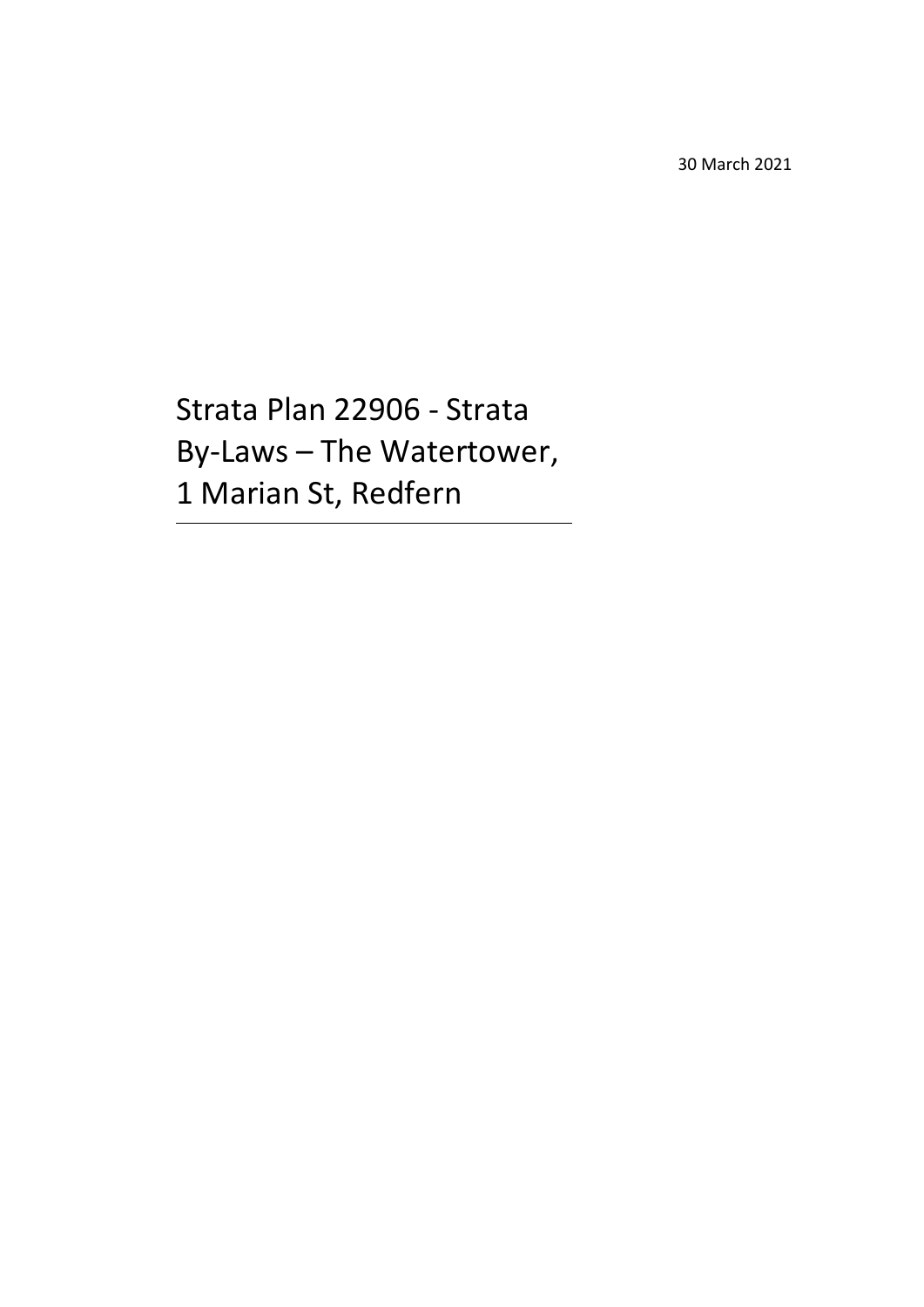## Table of contents

| 1              |            | Notices, Consents, Complaints, Rules and Policies                 | 3 |
|----------------|------------|-------------------------------------------------------------------|---|
|                | 1.1        |                                                                   |   |
|                | 1.2        |                                                                   |   |
|                | 1.3        |                                                                   |   |
|                | 1.4        |                                                                   |   |
|                | 1.5        |                                                                   |   |
| $\overline{2}$ | Use of Lot |                                                                   | 3 |
|                | 2.1        |                                                                   |   |
|                | 2.2        |                                                                   |   |
|                | 2.3        |                                                                   |   |
|                | 2.4        |                                                                   |   |
| 3              |            | <b>Standing and Parking vehicles</b>                              | 4 |
|                | 3.1        |                                                                   |   |
| 4              |            | <b>Obstruction of Common Property</b>                             | 4 |
| 5              |            | <b>Plants on Common Property</b>                                  | 4 |
|                | 5.1        |                                                                   |   |
|                | 5.2        |                                                                   |   |
| 6              |            | <b>Damage to Common Property</b>                                  | 5 |
|                | 6.1        |                                                                   |   |
|                | 6.2        |                                                                   |   |
|                | 6.3        |                                                                   |   |
|                | 6.4        |                                                                   |   |
| 7              |            | <b>Behaviour of Owners and Occupiers</b>                          | 5 |
|                | 7.1        |                                                                   |   |
|                | 7.2        |                                                                   |   |
|                | 7.3        |                                                                   |   |
|                | 7.4        |                                                                   |   |
|                | 7.5        |                                                                   |   |
|                | 7.6        |                                                                   |   |
| 8              |            | <b>Waste Disposal</b>                                             | 7 |
|                | 8.1        |                                                                   |   |
|                | 8.2        |                                                                   |   |
|                | 8.3        |                                                                   |   |
| 9              |            | <b>Cleaning Windows and Doors</b>                                 | 7 |
|                | 9.1        |                                                                   |   |
|                | 9.2        |                                                                   |   |
|                | 9.3        |                                                                   |   |
| 10             |            | Storage of Inflammable Liquids and Other Substances and Materials | 8 |
|                | 10.1       |                                                                   |   |
|                |            |                                                                   |   |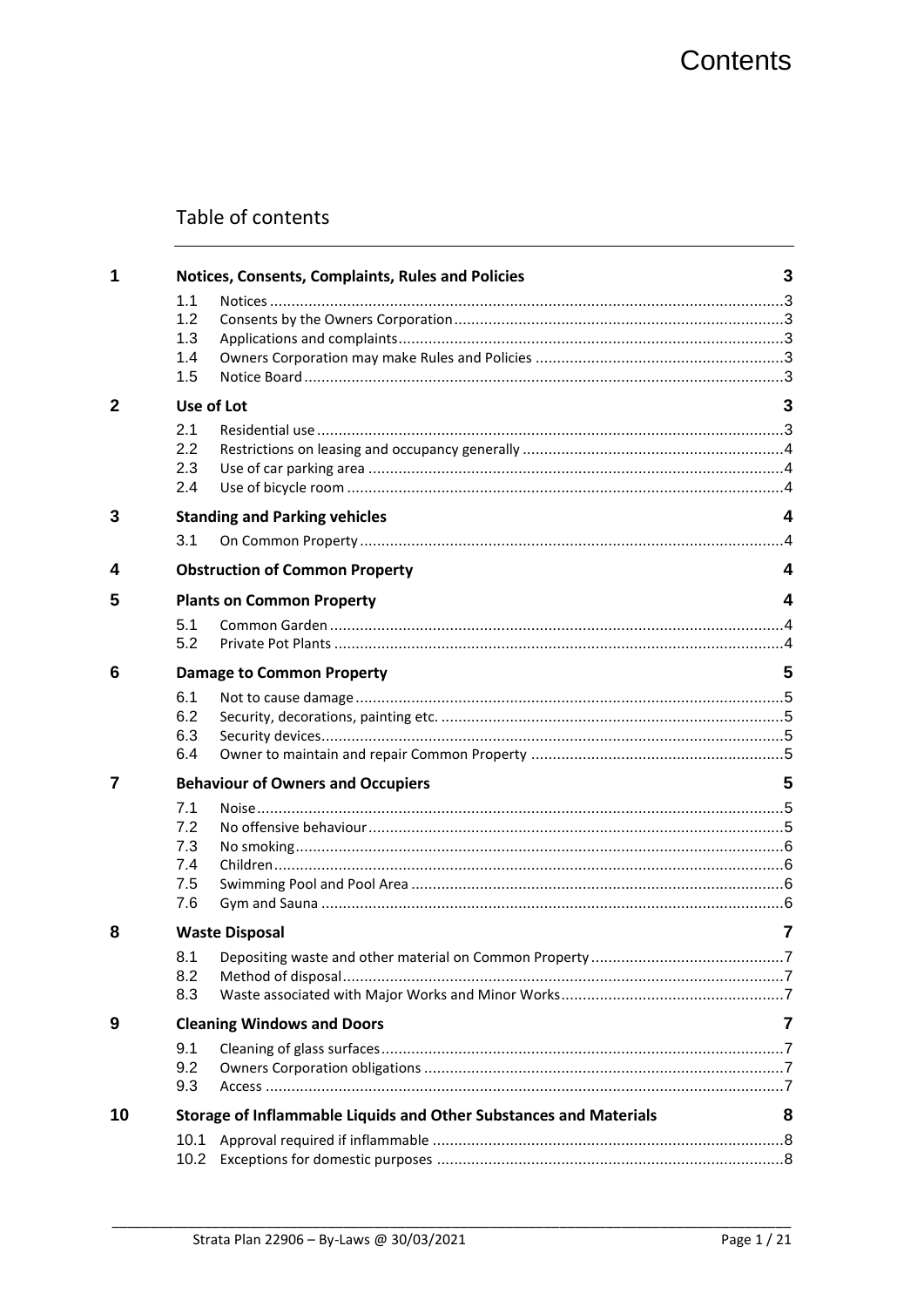## **Contents**

| 11 | Moving Furniture and Other Objects on or through Common Property            | 8  |
|----|-----------------------------------------------------------------------------|----|
|    | 11.1                                                                        |    |
|    |                                                                             |    |
| 12 | <b>Keeping of Animals</b>                                                   | 8  |
|    | 12.1                                                                        |    |
|    |                                                                             |    |
|    |                                                                             |    |
| 13 | <b>Appearance of Lot</b>                                                    | 9  |
|    | 13.1                                                                        |    |
|    | 13.2                                                                        |    |
|    | 13.3                                                                        |    |
|    | 13.4                                                                        |    |
|    | 13.5<br>13.6                                                                |    |
|    |                                                                             |    |
| 14 | Carrying out Cosmetic Work or Minor Renovations - Additional Provisions     | 10 |
|    | 14.1                                                                        |    |
|    | 14.2                                                                        |    |
|    | 14.3                                                                        |    |
| 15 | <b>Advertising and Signs</b>                                                | 10 |
|    | 15.1                                                                        |    |
|    |                                                                             |    |
| 16 | Work, Health, and Safety                                                    | 10 |
|    | 16.1                                                                        |    |
| 17 | <b>Security Keys, Remote Access Devices and Alarms</b>                      | 10 |
|    |                                                                             |    |
|    | 17.1                                                                        |    |
|    | 17.2                                                                        |    |
|    | Additional or replacement Security Keys and Remote Access Devices11<br>17.3 |    |
| 18 | <b>Cost of Fire Services</b>                                                | 11 |
| 19 | <b>Restricting Roof Access</b>                                              | 11 |
|    |                                                                             |    |
| 20 | <b>Common Property Rights By-Laws</b>                                       | 11 |
|    | 20.1                                                                        |    |
|    | 20.2                                                                        |    |
|    | 20.3                                                                        |    |
|    | 20.4                                                                        |    |
|    | 20.5                                                                        |    |
|    | 20.6                                                                        |    |
|    | 20.7                                                                        |    |
| 21 | Appendices - Common Property Rights By-Law Drawings                         | 15 |
|    | 21.1                                                                        |    |
|    | 21.2                                                                        |    |
|    | 21.3<br>21.4                                                                |    |
|    | 21.5                                                                        |    |
|    | 21.6                                                                        |    |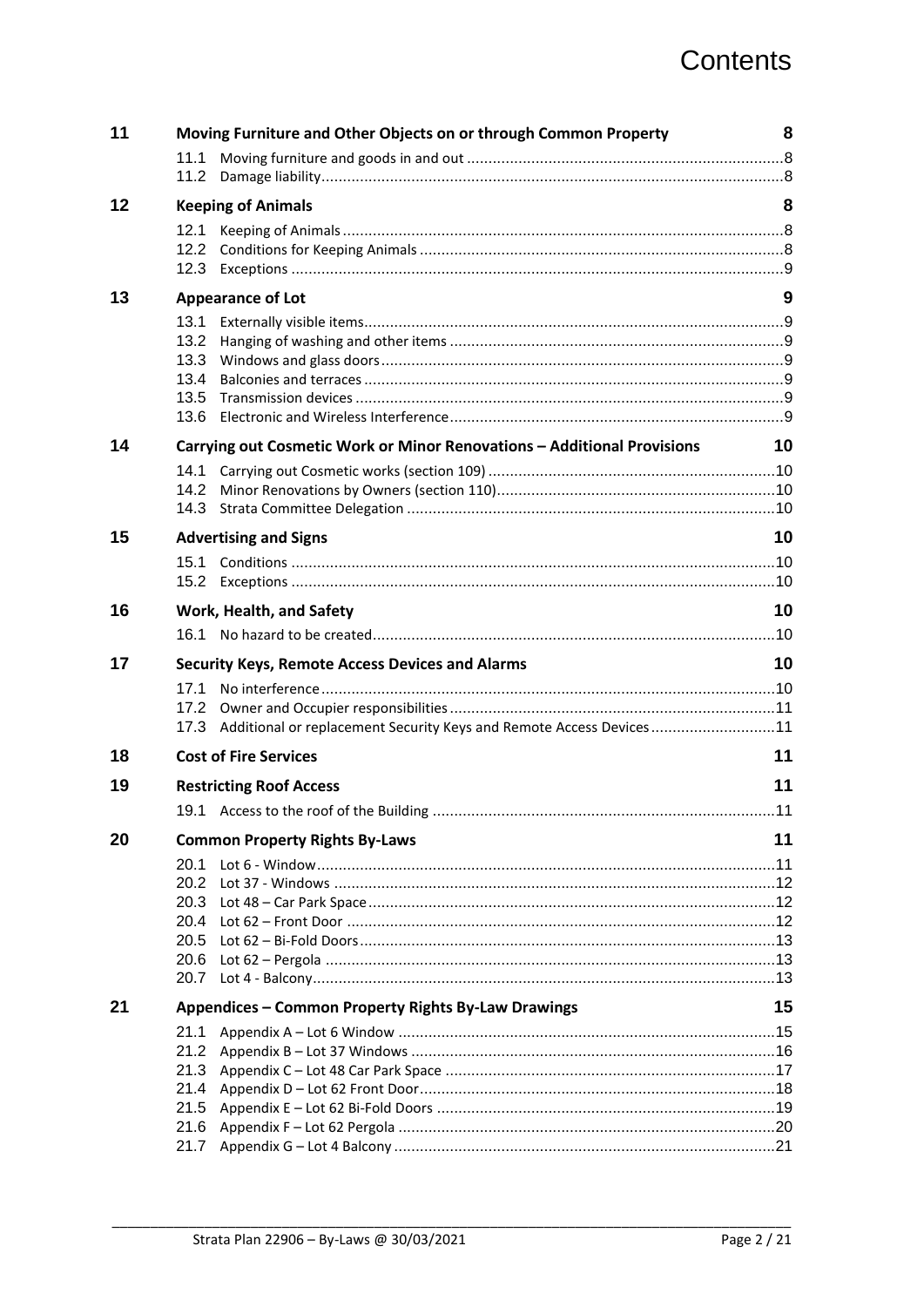#### **1.1 Notices**

- (a) Any notice, demand, approval, request, or communication under this instrument must be in writing.
- (b) For the avoidance of doubt, the Owners Corporation may serve notices under this instrument or under the Strata Schemes Management Act (NSW) 2015 (to the extent permitted by the Strata Schemes Management Act (NSW) 2015) by email or other electronic means of communication.

#### <span id="page-3-0"></span>**1.2 Consents by the Owners Corporation**

- (a) Consent by the Owners Corporation may be given on conditions, and the Owner obtaining the consent must comply with those conditions.
- (b) The Owners Corporation may revoke its consent (acting reasonably) at its discretion.
- (c) The operation of By-Law [1.2](#page-3-0) is subject to specific rights conferred under any other By-Law.

#### **1.3 Applications and complaints**

An Owner or Occupier must make any application or complaint to the Owners Corporation in writing and address it to the Secretary.

#### **1.4 Owners Corporation may make Rules and Policies**

- (a) In addition to its powers under the Strata Schemes Management Act (NSW) 2015 and under other By-Laws, the Owners Corporation has the power under By-Law 1.4 to make rules and policies about the control, management, operation, use and enjoyment of the Building generally and Common Property or a part of it.
- (b) The Owners Corporation may vary Rules and Policies at any time.
- (c) If a Rule or Policy is inconsistent with the Strata Schemes Management Act (NSW) 2015, any By-Law or a requirement of an Authority, the Strata Schemes Management Act (NSW) 2015, the By-Law or the requirement of an Authority prevails to the extent of the inconsistency.
- (d) Rules and polices bind an Owner and Occupier and any visitor to the building.
- (e) Rules and policies are published on The Watertower website.

#### **1.5 Notice Board**

The Owners Corporation must provide a notice board to be affixed and visible adjacent to the lobby entrance of the common property.

#### 2 Use of Lot

#### **2.1 Residential use**

- (a) An Owner or Occupier must notify the Owners Corporation if the Owner or Occupier changes the existing use of the Lot.
- (b) Without limiting clause (a), the following changes of use must be notified:
	- (1) A change that may affect the insurance premiums for the Strata Scheme (for example, if the change of use results in a hazardous activity being carried out on the Lot or results in the Lot being used for commercial or industrial purposes rather than residential purposes);
- (c) The notice must be given in writing at least 21 days before the change occurs.
- (d) Nothing in this By-Law should be construed as authorising any Owner or Occupier of any Lot to change the use of their Lot. Any change of use of a Lot must be approved in writing by the Owners Corporation, City of Sydney Council, where applicable, and any other relevant Authority.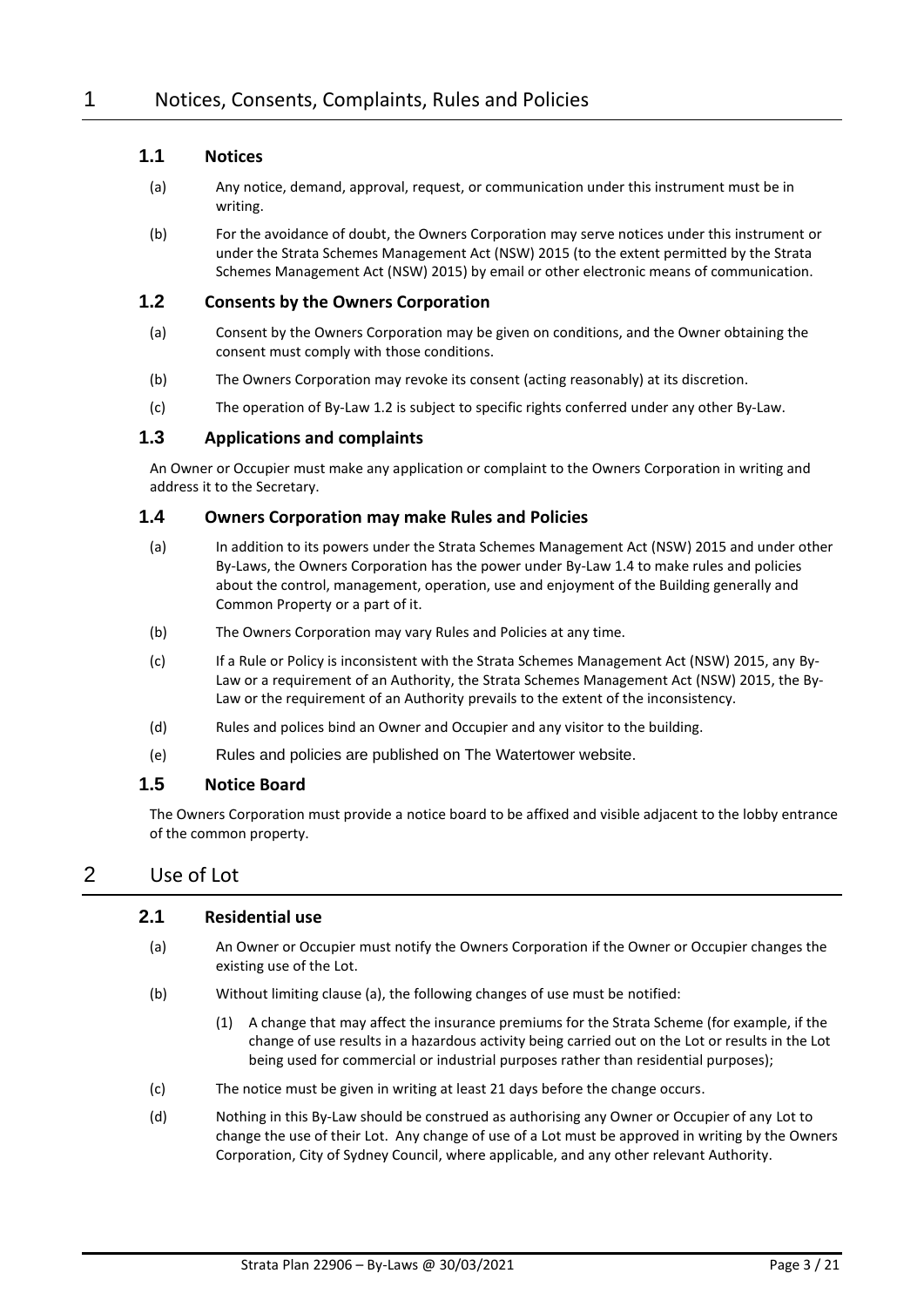#### **2.2 Restrictions on leasing and occupancy generally**

- (a) The owner or occupier of a Lot must ensure that the Lot is not used for any purpose that is prohibited by law.
- (b) The owner or occupier of a Lot must ensure that more persons do not occupy the Lot than are allowed by law to occupy the Lot.

#### **2.3 Use of car parking area**

- (a) A Lot's car park area must be used only for:
	- (1) Parking a Vehicle related to residence in that Lot; or
	- (2) parking a Vehicle authorised by an occupant of that Lot, or
	- (3) used as an area for storage.
- (b) Bicycles must be parked in a bike rack provided by the Owners Corporation.
- (c) Motor scooters/cycles may only be parked in a common area within the car parking area, subject to approval by the Owners Corporation.
- (d) The washing of vehicles is prohibited in the car parking area.

#### **2.4 Use of bicycle room**

(a) An occupant may park a bicycle in the bicycle room subject to application to and written approval by the Owners Corporation.

#### 3 Standing and Parking vehicles

#### **3.1 On Common Property**

(a) An Owner or Occupier must not stand or park any Vehicle on Common Property except with the prior approval of a Strata Committee member or the Building Manager.

#### 4 Obstruction of Common Property

An owner or occupier of a Lot must not obstruct lawful use of Common Property by any person except on a temporary and non-recurring basis.

#### 5 Plants on Common Property

#### **5.1 Common Garden**

An Owner or Occupier must not, except with the prior approval of the Owners Corporation, damage any lawn, garden, tree, shrub, plant, or flower on Common Property.

#### **5.2 Private Pot Plants**

- (a) An Owner or Occupier may use a portion of the Common Property for their own purposes as a garden including placing private pot plants on Common Property, subject to:
	- (1) Obtaining prior approval of the Owners Corporation, and
	- (2) complying with the terms and conditions of the *Private Pot Pl*ant policy published on The Watertower website.
- (b) The Strata Committee reserves the right to remove any pot plant that is not approved or maintained by its owner in terms of the *Private Pot Plant policy* published on The Watertower website.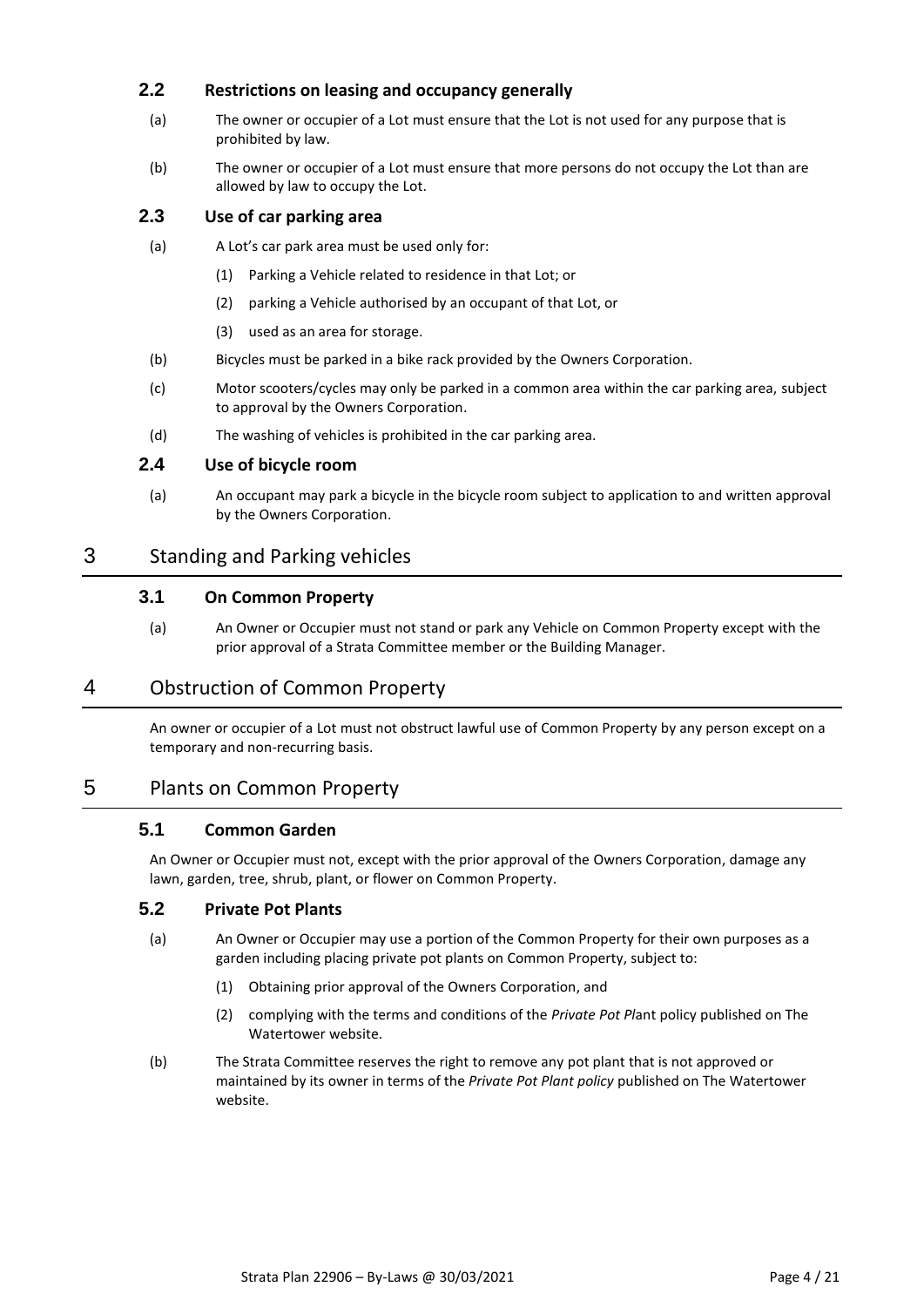#### <span id="page-5-2"></span>**6.1 Not to cause damage**

- (a) An Owner or Occupier must not mark, paint, drive nails or screws or the like into, or otherwise damage or deface, anything that forms part of Common Property except with the prior approval of the Owners Corporation.
- (b) An Owner or Occupier must immediately inform the Owners Corporation upon becoming aware of any material damage or a significant incident in the Premises or in the Common Property.

#### <span id="page-5-3"></span>**6.2 Security, decorations, painting etc.**

Subject to By-Laws [6.3](#page-5-0) an[d 6.3\(b\),](#page-5-1) this By-Law [6](#page-5-2) does not prevent an Owner or person authorised by an Owner from:

- (a) Installing any locking or other safety device for protection of the Owner's Lot against intruders or to improve safety within the Owner's Lot;
- (b) installing any screen or other device to prevent entry of animals or insects on the Lot;
- (c) installing any structure or device to prevent harm to children within the Owner's Lot;
- (d) installing any device used to affix decorative items to the internal surfaces of walls in the Owner's Lot; or
- (e) painting, staining, or polishing the internal surfaces of the walls in the Owner's Lot.

#### <span id="page-5-0"></span>**6.3 Security devices**

- (a) Any such locking or safety device, screen, other device, or structure must be installed in a competent and proper manner and must have an appearance, after it has been installed, in keeping with the appearance of the rest of the building.
- <span id="page-5-1"></span>(b) By-Law [6.2](#page-5-3) does not apply to the installation of anything that is likely to affect the operation of fire safety devices in the Lot or to reduce the level of safety in the Lots or Common Property.

#### **6.4 Owner to maintain and repair Common Property**

The Owner of a Lot must:

- (a) Maintain and keep in a state of good and serviceable repair any locking or other safety device, screen, structure, or device referred to in By-Law [6.2](#page-5-3) that forms part of Common Property and that services that Lot; and
- (b) repair any damage caused to any part of Common Property by the installation or removal of any locking or other safety device, screen, structure, or device referred to in By-Law [6.2](#page-5-3) that forms part of Common Property and that services that Lot.

#### 7 Behaviour of Owners and Occupiers

#### **7.1 Noise**

An Owner or Occupier of a Lot, and each Invitee of an Owner or Occupier of a Lot, must not create any noise on a Lot or the Common Property likely to interfere with the peaceful enjoyment of the owner or occupier of another Lot or of any person lawfully using Common Property.

#### **7.2 No offensive behaviour**

While within the Building, an Owner or Occupier and each Invitee of an Owner or Occupier must be adequately clothed and must not use language or behave in a manner likely to cause offence or embarrassment to another Owner or Occupier or to any other person lawfully in the Building or using Common Property.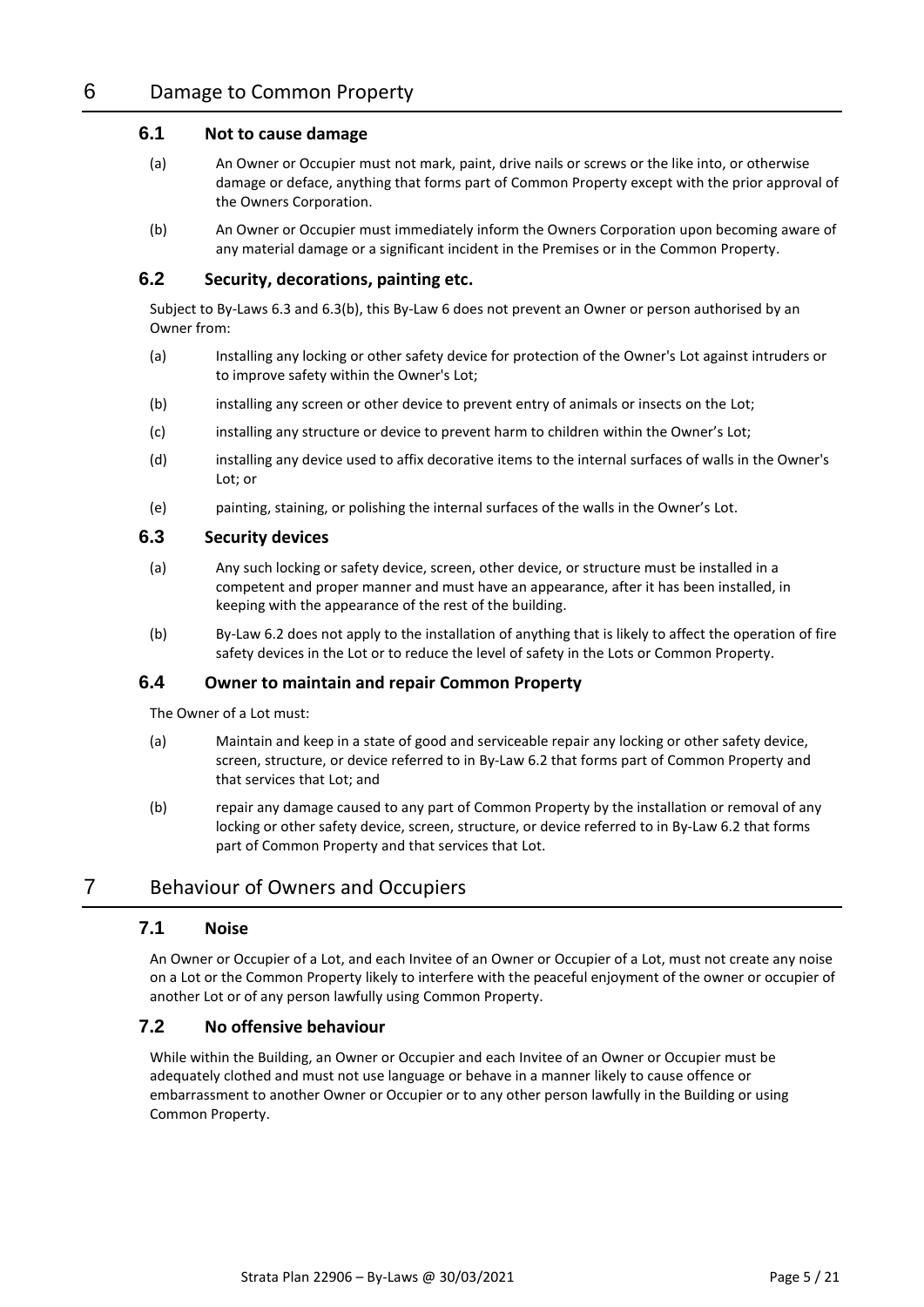#### **7.3 No smoking**

An Owner or Occupier of a Lot and each Invitee of an Owner or Occupier of a Lot must not:

- (a) Smoke tobacco or any other substance while on Common Property or on Car Park Lots;
- (b) drop, throw, or leave any refuse from smoking, including without limitation any butt or match on Common Property or on Car Park Lots; or
- (c) cause or allow smoke from tobacco or any other substance to enter the Common Property or another Lot.

#### **7.4 Children**

- (a) An Owner or Occupier must not permit any child under the age of 16 of whom the Owner or Occupier has control to be or remain on Common Property within the Building unless accompanied by an adult exercising effective control, including:
	- (1) The designated pool area unless under adult supervision;
	- (2) the car parking area;
	- (3) gym or sauna;
	- (4) Common Property walkways with balconies; or
	- (5) any other area of possible danger or hazard to children.

#### **7.5 Swimming Pool and Pool Area**

- (a) An Owner or Occupier, or any Invitee of an owner or occupier of a Lot, is not permitted to:
	- (1) Enter or allow use of the pool area outside 6am to 11pm Monday to Saturday and 8am to 11pm on Sundays and public holidays;
	- (2) engage or allow running or diving or bombing;
	- (3) create or allow any noise likely to interfere with the peaceful enjoyment of any other person;
	- (4) use or allow language or behaviour likely to cause offence or embarrassment to any other person;
	- (5) engage or allow behaviour likely to result in damage to Common Property or injury to oneself or any other person; or
	- (6) use or allow glasses or glass bottles in this area.
- (b) An Owner or Occupier of a Lot, or any Invitee of an owner or occupier of a Lot must:
	- (1) Minimise noise in the pool area and when walking to and from the amenities areas;
	- (2) be adequately clothed at all times;
	- (3) accompany and actively supervise children under the age of 16 years;
	- (4) return furniture to the correct position and leave the area clean and tidy;
	- (5) clean the BBQ after use; and
	- (6) comply with rules and use of the pool and the pool area as displayed in the pool area.

#### **7.6 Gym and Sauna**

- (a) An Owner or Occupier of a Lot, or any Invitee of an owner or occupier of a Lot is not permitted to:
	- (1) Enter or allow use of the gym outside of the hours 6am to 9pm Monday to Friday and 9am to 9pm Saturdays, Sundays, and Public Holidays;
	- (2) allow non-resident friends or relatives to use the gym/sauna facilities; or
	- (3) allow children under the age of 16 to use the gym/sauna facilities.
- (b) An Owner or Occupier of a Lot, or any invitee of an owner or occupier of a Lot must comply with the rules, conditions and use and care of the gym equipment as displayed in the gym and sauna areas.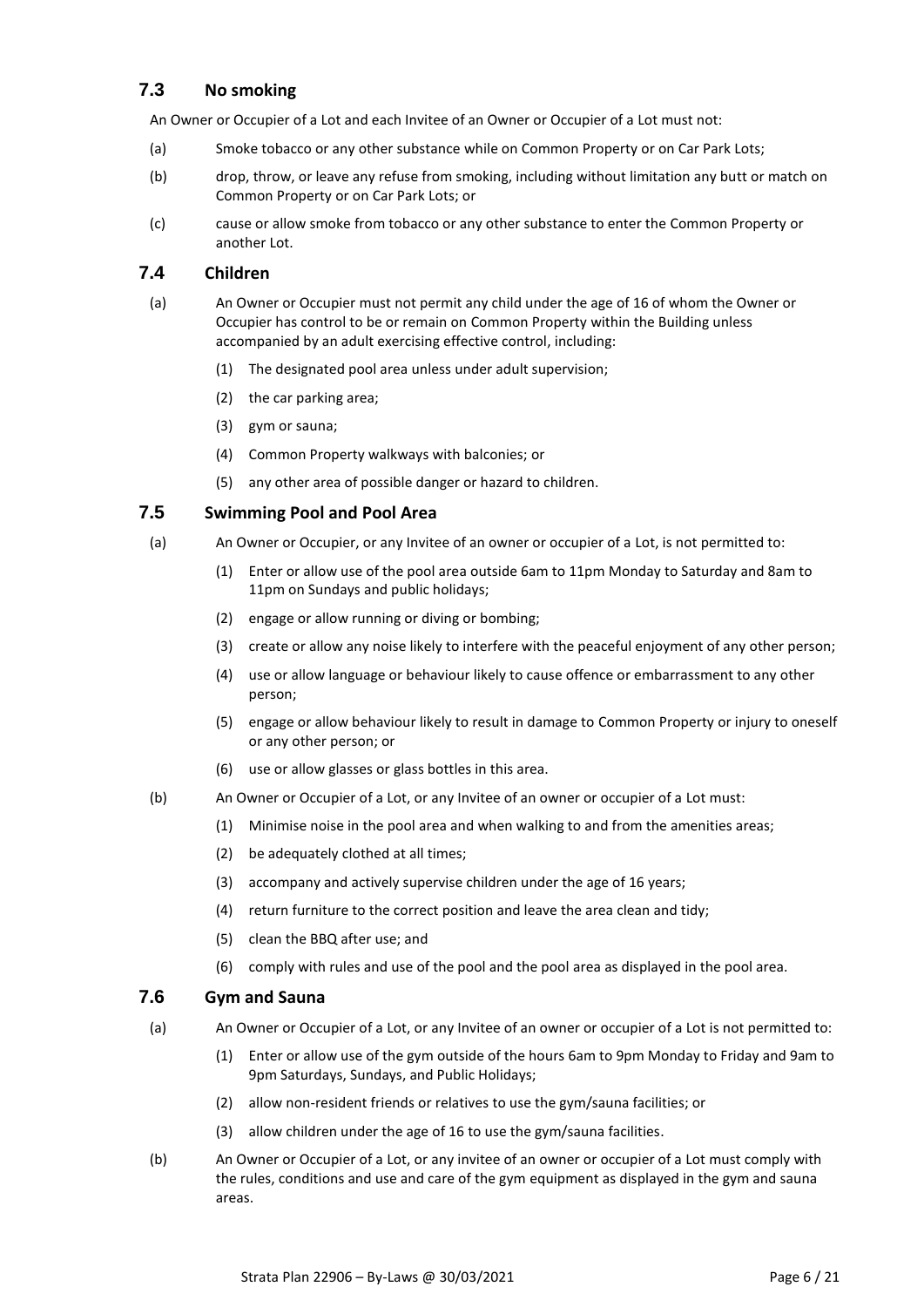#### **8.1 Depositing waste and other material on Common Property**

An Owner or Occupier must not deposit or throw on Common Property any waste, dirt, dust or other material or discarded item except with the prior approval of, or as directed by, the Owners Corporation.

#### **8.2 Method of disposal**

An Owner or Occupier must:

- (a) Comply with all requirements of the Owners Corporation or any Authority in respect of the disposal and recycling of waste;
- (b) drain and securely wrap all waste and place it in the appropriate receptacle in the garbage room;
- (c) safely and securely wrap all broken glass before placing it in the appropriate receptacle in the garbage room;
- (d) drain and clean bottles and make sure they are not broken before placing them in the appropriate receptacle in the garbage room;
- (e) separate the recyclables and leave recyclable garbage in the designated areas;
- (f) flatten cartons or boxes before placing in the appropriate receptacle;
- (g) consult the Building Manager, or where the Building Manager is unavailable, a member of the Strata Committee about the disposal of material or liquids that are poisonous or environmentally dangerous;
- (h) not leave waste on Common Property other than in the appropriate area in a garbage room or in the appropriate receptacle, and promptly remove anything which the Owner or Occupier may have spilled in the garbage room or receptacles and take such action as may be necessary to clean the area within which that thing was spilled; and
- (i) not deposit in a toilet, or otherwise introduce or attempt to introduce into the plumbing system, any item that is not appropriate for any such disposal (for example, a disposable nappy).

#### **8.3 Waste associated with Major Works and Minor Works**

Despite By-Law 8.2, the Owner or Occupier must:

- (a) Arrange for the removal of all waste associated with either Major Building Work or Minor Building Work, or both, and must not leave any waste associated with either Major Building Work or Minor Building Work, or both, in the Common Property, including the garbage room.
- (b) Comply with the terms and conditions of the *Renovations and Air-Conditioning Installation applications* policy published on The Watertower website.

#### 9 Cleaning Windows and Doors

#### **9.1 Cleaning of glass surfaces**

Except in the circumstances referred to in By-Law [9.2,](#page-7-0) an Owner or Occupier of a Lot is responsible for cleaning all interior and exterior surfaces of glass in windows and doors on the boundary of their Lot, including so much as is Common Property, to ensure that the good appearance of the Building is maintained.

#### <span id="page-7-0"></span>**9.2 Owners Corporation obligations**

The Owners Corporation is responsible for cleaning when it deems it necessary to do so all exterior surfaces of glass in windows that cannot be accessed by the Owner or Occupier of the Lot safely or at all.

#### **9.3 Access**

The Owners and Occupiers of a Lot must give the Owners Corporation, its agents, employees, and contractors access to the Lot for carrying out work under this By-Law. The Owners Corporation must, wherever reasonably possible give to the Occupiers of a Lot prior notice before entering the Lot (except in the case of an emergency when no notice is necessary).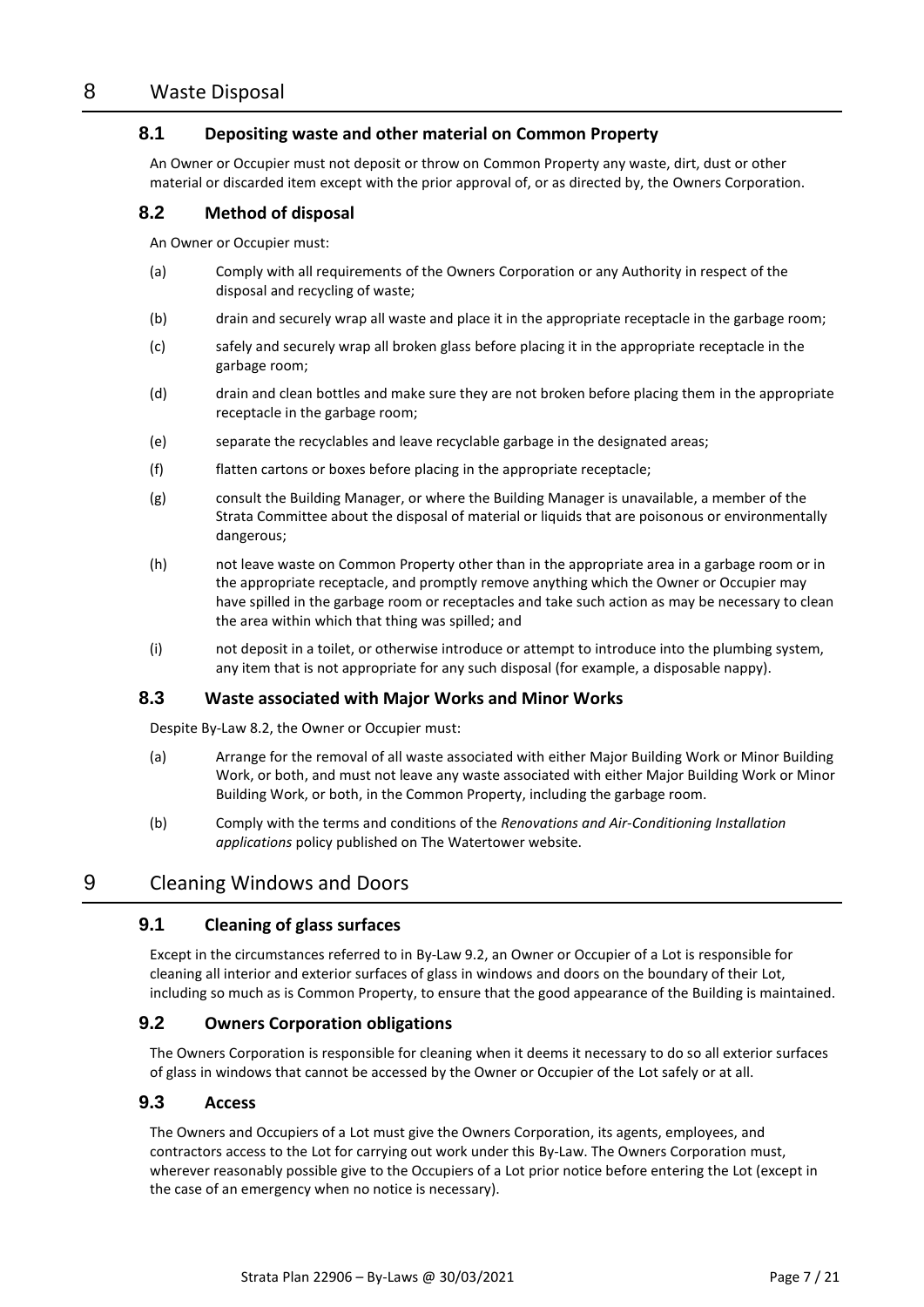#### **10.1 Approval required if inflammable**

An owner or occupier of a Lot must not, except with the prior written approval of the Owners Corporation, use or store on the Lot or on the Common Property any inflammable chemical liquid or gas or other inflammable material.

#### **10.2 Exceptions for domestic purposes**

This By-Law does not apply to chemicals, liquids, gases, or other material used or intended to be used for domestic purposes, or any chemical, liquid, gas, or other material in a fuel tank of a motor vehicle or internal combustion engine.

#### 11 Moving Furniture and Other Objects on or through Common Property

#### **11.1 Moving furniture and goods in and out**

- (a) An owner, occupier, tenant, or agent must comply with the *Terms and Conditions of the Moving In / Out Policy* published on The Watertower website.
- (b) An owner, occupier, tenant, or agent may not move furniture and goods in and out through the foyer area using the front glass door entrance or the Marian Street car park entrance, unless prior approval from a member of the Strata Committee or the Building Manager has been obtained.

#### **11.2 Damage liability**

- (a) Owners, occupiers, tenants, or agents are liable for any damage caused to Common Property by themselves or by their contractors and removalists.
- (b) Where Common Property damage is subject to an Owners Corporation insurance claim, then the owner, occupier, tenant, or agent liable for such damage is liable for the non-claimable insurance excess amount.

#### 12 Keeping of Animals

#### **12.1 Keeping of Animals**

An Owner or Occupier is permitted to keep the following within their Lot without prior approval of the Owners Corporation:

- (1) A maximum of two dogs;
- (2) A maximum of two cats;
- (3) A maximum of two caged birds; and
- (4) Fish in a secure aquarium.

#### **12.2 Conditions for Keeping Animals**

An Owner or Occupier that keeps an animal on their Lot:

- (a) Must ensure that the animal is at all times kept under control and usually within the confines of its Lot;
- (b) Must carry the animal when the animal is on any part of the Building other than its Lot or ensure that the animal is appropriately tethered and under their control;
- (c) Must not permit the animal to remain in any part of the Building other than its Lot except for the time necessary for the animal to transit directly between their Lot and the exterior of the Building:
- (d) Must not allow the animal to enter, or remain in, the swimming pool and garden area, or adjacent gym, sauna and bathroom, at any time;
- (e) Is liable to other Owners and Occupiers and to any person lawfully using Common Property for:
	- (1) any noise caused by the animal which is disturbing to an extent which is unreasonable; and
	- (2) damage to or loss of property or injury to any person caused by the animal;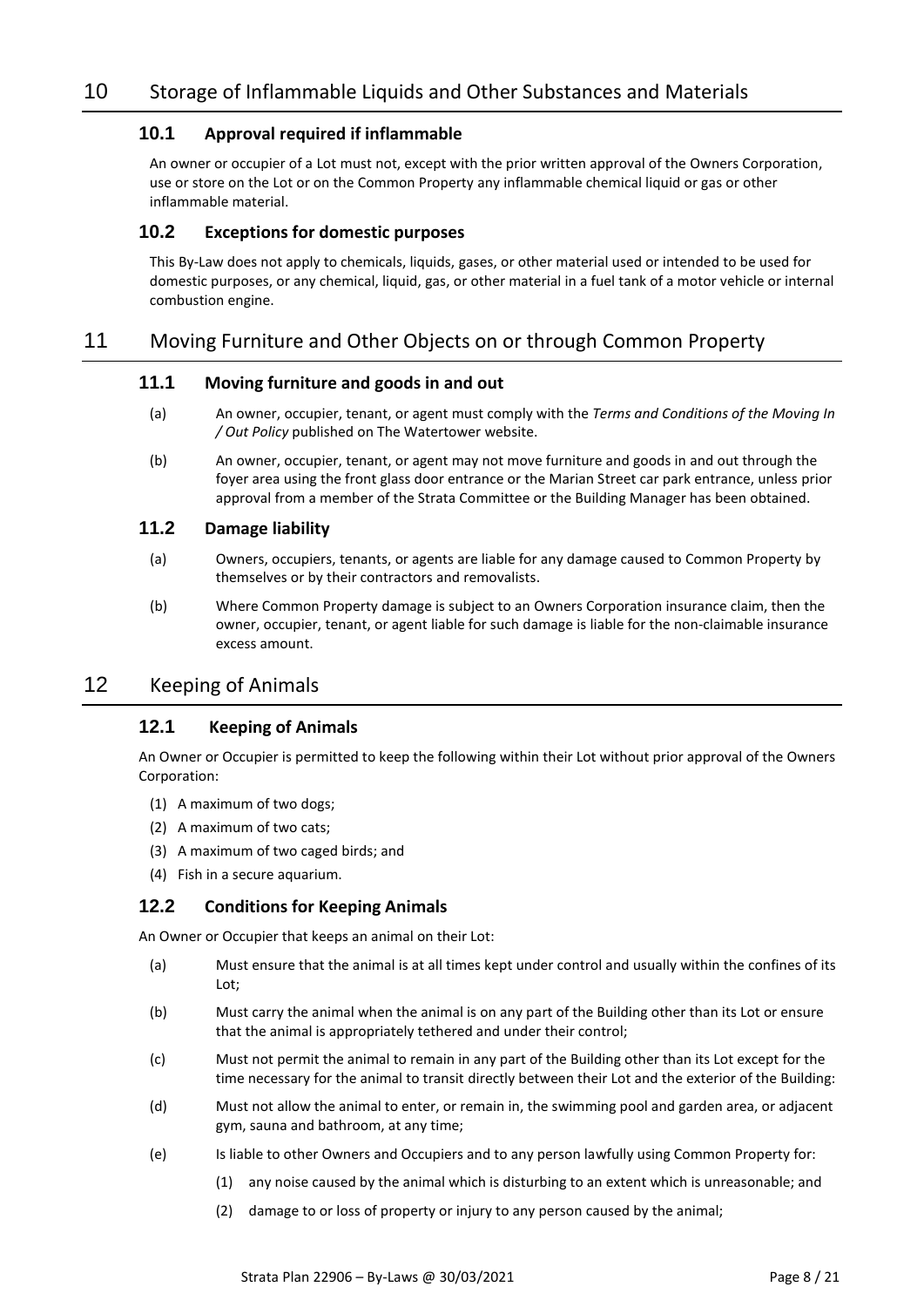- (f) Is responsible for promptly cleaning up after the animal if it has disturbed or soiled any part of the Building;
- (g) Must maintain the health and hygiene of the animal to prevent the spread of communicable diseases and pests to other animals and people in the Building; and
- (h) Must, if in the opinion of the Strata Committee (acting reasonably) the Owner or Occupier is not complying with By-Laws 12.1 and 12.2 and the Strata Committee so requires, permanently remove the animal from the Building.

#### **12.3 Exceptions**

This By-Law 12:

- (a) Applies to an Owner, Occupier, and visitors to the Building;
- (b) Does not allow a dog, that is prohibited under Section 55 of the Companion Animals Act (NSW)1988, (*Restricted Dog Law*) to be kept or brought into the Building.

#### 13 Appearance of Lot

#### **13.1 Externally visible items**

- (a) An Owner or Occupier must not, except with the prior approval of the Owners Corporation, maintain within the Lot anything visible from outside the Lot that, when viewed from outside the Lot, is not in keeping with the appearance of the rest of the Building.
- (b) Owners and Occupiers of terraces must not, except with the prior approval of the Owners Corporation and any relevant Authority, install umbrellas, shade structures or any other devices that protrude above the parapet.
- (c) An Owner or Occupier must not install any fixed or permanent awning or other sun or weather shading device to the exterior to the Lot.

#### **13.2 Hanging of washing and other items**

An Owner or Occupier must not hang any washing, towel, bedding, clothing, banner, sign, or other similar articles on:

- (a) Common Property;
- (b) Over balcony railings;
- (c) On any part of a Lot in such a way as to be visible for an extended period of time from the building or visible from recreational common areas.

#### **13.3 Windows and glass doors**

An Owner or Occupier must not, without the prior approval of the Owners Corporation, affix or permit the affixing of window tinting or other treatments to windows or glass doors on a Lot or on any balcony or terrace forming part of a Lot (this does not include any curtain, blind or shutter).

#### **13.4 Balconies and terraces**

An Owner or Occupier:

- (a) Must keep all internal gardens and balconies clean, tidy, and well maintained; and
- (b) must not place any item on the balcony or terrace that would pose a climbing hazard.

#### **13.5 Transmission devices**

An Owner or Occupier must not, except with the prior approval of the Owners Corporation and any relevant Authority, install in the Building any radio or television aerial, satellite or any receiving or transmitting device, security device or associated wires.

#### **13.6 Electronic and Wireless Interference**

An Owner or Occupier must not operate from the Building any radio, transmitter, receiver, telecommunications device, or electronic equipment that may interfere with any domestic appliance or apparatus lawfully in use in the Building.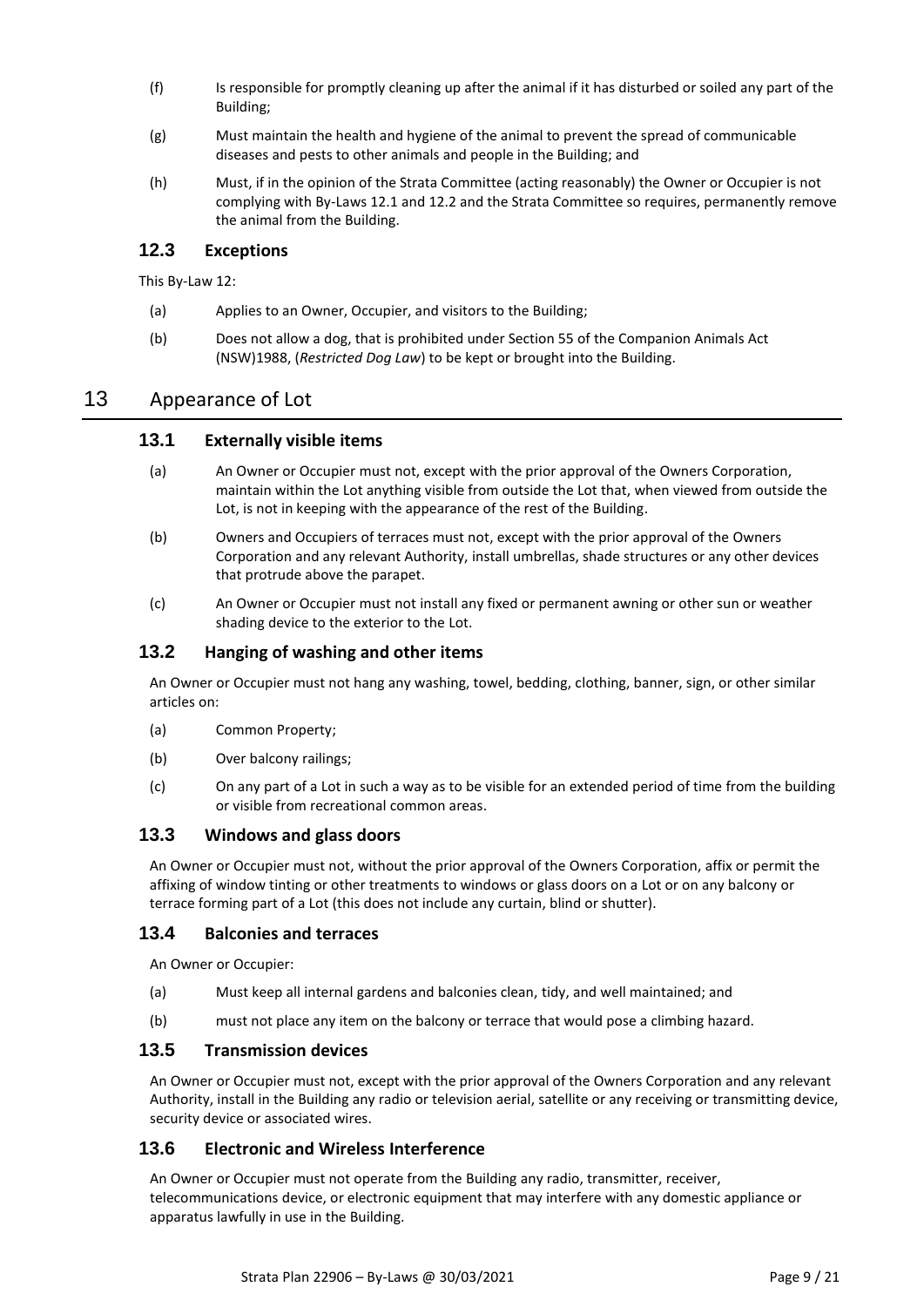#### **14.1 Carrying out Cosmetic works (section 109)**

Lot owners must comply with the Owners Corporation's *Renovation Works rules, policies, conditions, and procedures* published on The Watertower website.

#### **14.2 Minor Renovations by Owners (section 110)**

- (a) Owners Corporation approval is required, and the proposed works must comply with the Owners Corporation's *Renovation Works rules, policies, conditions, and procedures* published on The Watertower website
- (b) Additional work that is to be a minor renovation for this section shall include:
	- (1) Internal waterproofing within an owner's Lot.
	- (2) Internal sound proofing within an owner's Lot.
	- (3) Replacement of or re-configuration of ceilings and mezzanine floors within an owner's Lot, subject to:
		- i. no detrimental impact to the structural integrity of the Lot or adjoining Lots or Common Property, and
		- ii. compliance with relocation and/or installation requirements of automatic fire system sprinklers
	- (4) Replacement of, or reconfiguring of services including plumbing within an owner's Lot, subject to no detrimental impact to the safety or services to adjoining Lots or Common Property.

#### **14.3 Strata Committee Delegation**

The Owners Corporation delegates its functions under this section to the Strata Committee.

#### 15 Advertising and Signs

#### **15.1 Conditions**

An Owner or Occupier must:

(a) Not display, affix, or exhibit any sign that is visible from any Lot or the Common Property or from outside the Building.

#### **15.2 Exceptions**

(a) Temporary free standing real estate *open for inspection* or *auction* signs.

#### 16 Work, Health, and Safety

#### **16.1 No hazard to be created**

An Owner or Occupier of a Lot must not create any hazard that may breach work health and safety standards or cause a breach of such standards. This By-Law refers to Australian work health and safety standards or under the provisions of the *Work Health and Safety Act 2011* (NSW).

#### 17 Security Keys, Remote Access Devices and Alarms

#### **17.1 No interference**

An Owner or Occupier must not:

- (a) Interfere with the security equipment and alarms installed by the Owners Corporation; or
- (b) do anything that might prejudice the security or safety of the Building or its occupants.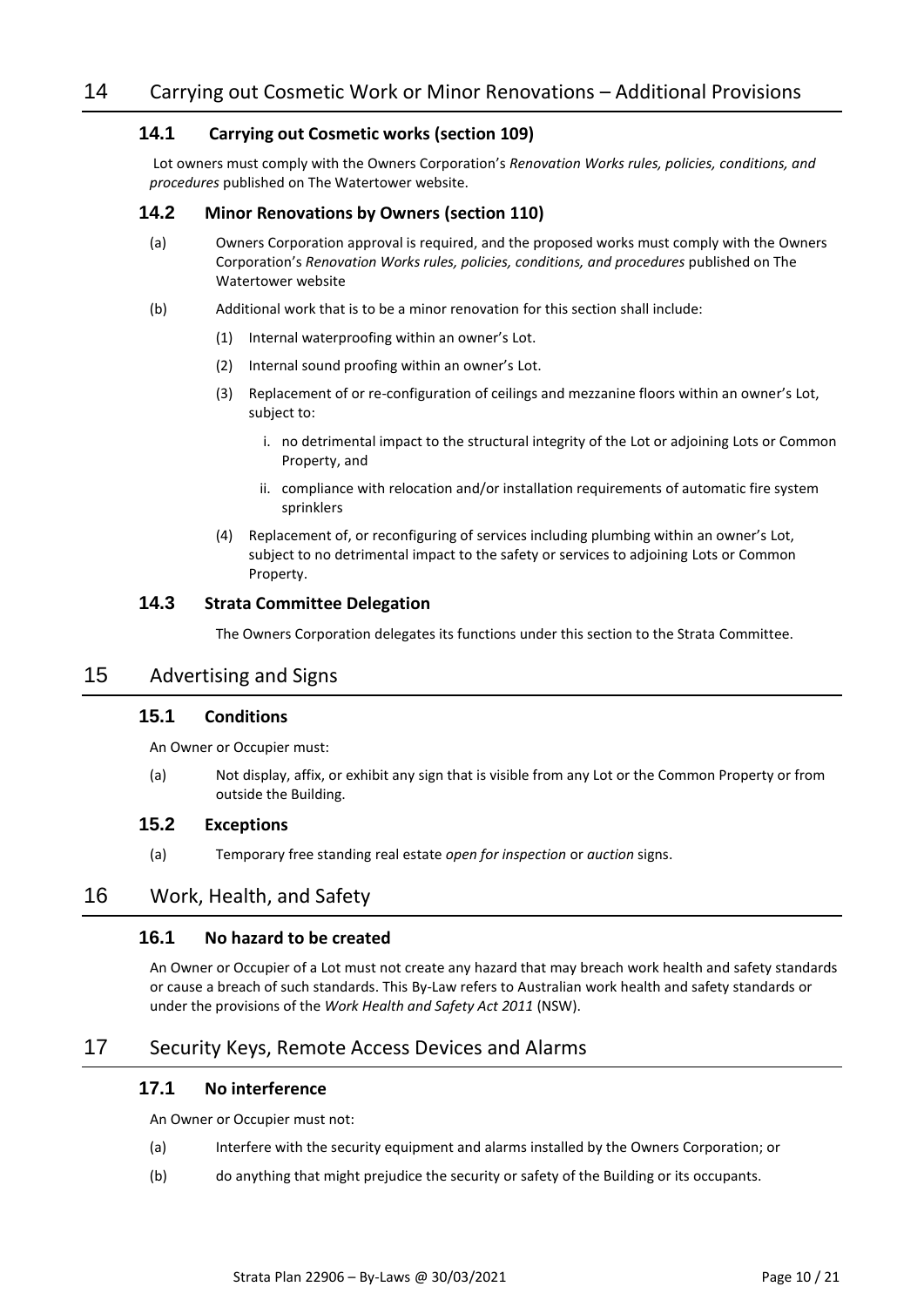#### **17.2 Owner and Occupier responsibilities**

Each Owner and Occupier to whom a Security Key or a Remote Access Device is made available must:

- (a) Exercise a high degree of caution and responsibility in making Security Keys and remote devices available for use by other persons;
- (b) not duplicate or permit any Security Key to be duplicated;
- (c) not leave any security keys or Remote Access Devices in accessible areas (such as mail boxes);
- (d) take all reasonable steps to ensure that Security Keys and Remote Access Devices are not lost;
- (e) immediately notify the Owners Corporation if a Security Key or a Remote Access Device is lost, stolen or damaged; and
- (f) pay replacement costs to the Owners Corporation for any lost, stolen, or damaged Security Key or Remote Access Device.

#### **17.3 Additional or replacement Security Keys and Remote Access Devices**

- (a) An Owner or Occupier may obtain additional or replacement Security Keys and Remote Access Devices by contacting the Building Manager or, where the Building Manager is unavailable, a member of the Strata Committee.
- (b) The Owners Corporation may limit the number of Security Keys and Remote Access Devices that may be issued to an Owner or Occupier as determined by the Strata Committee from time to time.

#### 18 Cost of Fire Services

An Owner or Occupier must reimburse the Owners Corporation for all costs (including any fees charged by an Authority or fire monitoring service) associated with a false alarm from a fire alarm system for the Building where the cause of the false alarm was due to an act or omission of that Owner or Occupier or their invitees.

#### 19 Restricting Roof Access

#### **19.1 Access to the roof of the Building**

The Owners Corporation may prohibit access to the roof of the Building by any person (including an Owner or an Occupier) unless that person has the prior consent of the Building Manager or, where the Building Manager is not available, a member of the Strata Committee.

#### 20 Common Property Rights By-Laws

#### **20.1 Lot 6 - Window**

Pursuant to Part 6 Division 1 sections 108 and 111, and Part 7 Division 3 of the Strata Schemes Management Act (NSW) 2015, a special By-Law be adopted by the Owners Corporation as follows:

The Owners of Lot 6 have a right of exclusive use and enjoyment of an external window forming part of the common property subject to the following:

- (a) All costs incurred by the Owners Corporation being borne by the Owners of Lot 6;
- (b) Approvals by the Council of a development application for the addition of an external window in the common wall adjoining common property as shown in Appendix A;
- (c) All work meeting standards specified and undertaken to the satisfaction of the Owners Corporation;
- (d) The Owners of Lot 6 satisfactorily maintaining such window as determined by the Owners Corporation.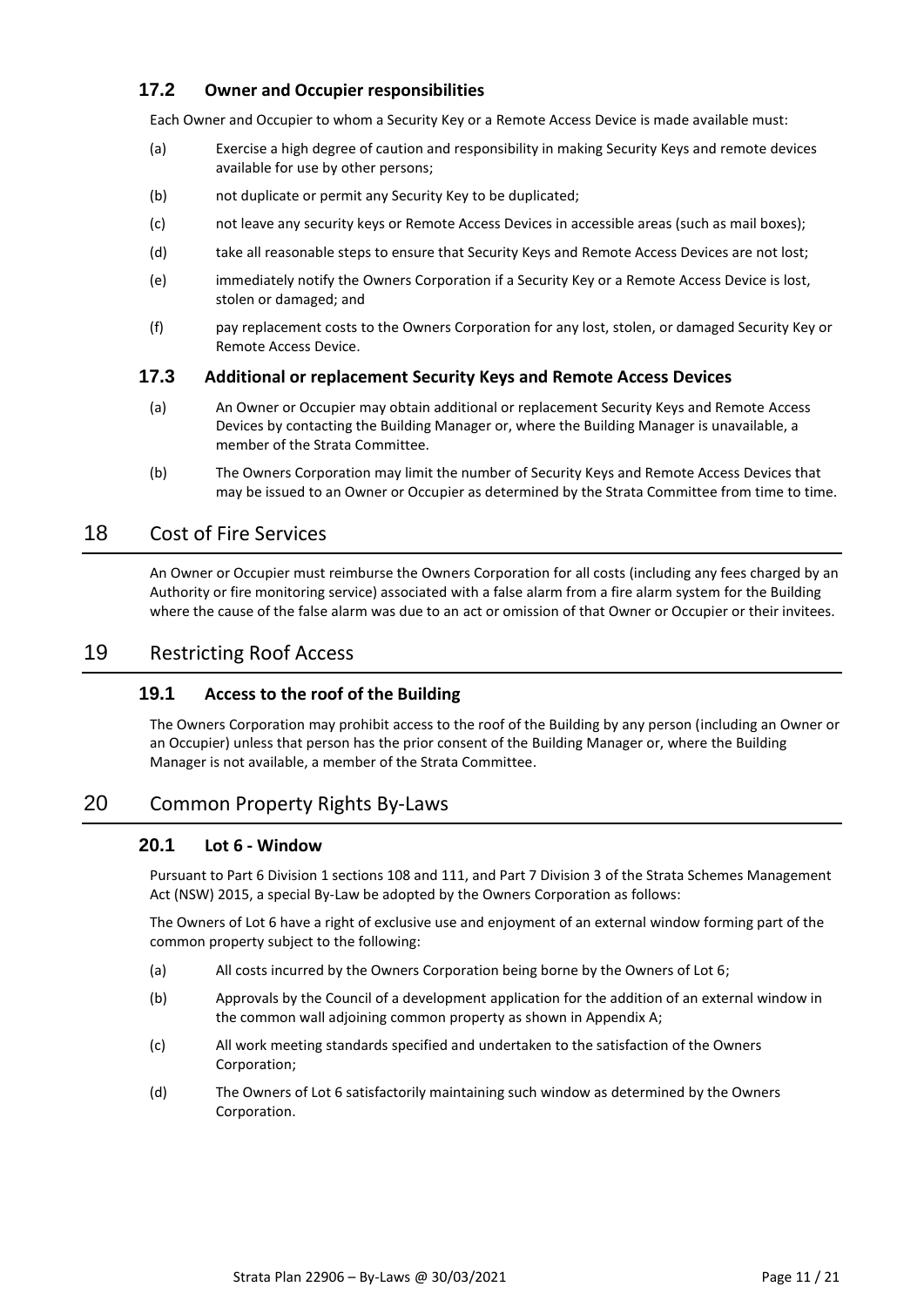#### **20.2 Lot 37 - Windows**

Pursuant to Part 6 Division 1 sections 108 and 111, and Part 7 Division 3 of the Strata Schemes Management Act (NSW) 2015, a special By-Law be adopted by the Owners Corporation as follows:

- (a) That two windows be installed in the common wall adjoining Lot 37 bathroom and entrance and the 2nd floor walkway having the same relative position, size, material, and colour as other external facing windows adjoining other Lots on the same level;
- (b) That the costs of supply, installation and any damage caused to Common Property during installation be the responsibility of the owner of Lot 37;
- (c) That the any costs of ongoing maintenance of the window frames, window panes and adhesion points be the responsibility of the owner of Lot 37;
- (d) That the right of exclusive use and enjoyment of the said windows be conferred upon the owner of Lot 37 in accordance with Drawing in Appendix B.

#### **20.3 Lot 48 – Car Park Space**

Pursuant to Part 6 Division 1 sections 108 and 111, and Part 7 Division 3 of the Strata Schemes Management Act (NSW) 2015, a special By-Law be adopted by the Owners Corporation as follows:

- (a) The Owners or Occupiers of Lot 48 are entitled to the exclusive use and enjoyment of the common area basement car space of approximately 14 square metres immediately north of car space Lot 35 and measuring approximately 5.4m east-west and 2.6m north-south, depicted and shown as "Space B" in Appendix C forming part of Strata Plan 22906, at no cost.
- (b) The Owners Corporation is entitled to the exclusive use and enjoyment of Lot 48 basement car space marked with the numbers "48", depicted and shown as "Space A" in Appendix C forming part of Strata Plan 22906, at no cost.
- (c) The Owners of Lot 48 will be responsible for the maintenance and upkeep of the exclusive use common area car space shown as "Space B" in Appendix C forming part of Strata Plan 22906.
- (d) The Owners Corporation will be responsible for the maintenance and upkeep of Lot 48 car space shown as "Space A" in Appendix C forming part of Strata Plan 22906.
- (e) The total unit entitlement for Lot 48 of Strata Plan 22906 remains unchanged at 12.

#### **20.4 Lot 62 – Front Door**

Pursuant to Part 6 Division 1 sections 108 and 111, and Part 7 Division 3 of the Strata Schemes Management Act (NSW) 2015, a special By-Law be adopted by the Owners Corporation as follows:

- (a) That the existing front entrance door in the common wall adjoining Lot 62 and the common foyer on the 5th floor be moved approximately 1 meter to the west;
- (b) That the residual door space be bricked up with similar material and painted in the same colour as the adjoining brick work;
- (c) That the costs of all works including supply, installation, brick work, painting and any damage caused to Common Property during these works be the responsibility of the owner of Lot 62;
- (d) That any costs of ongoing and future maintenance of the moved door, door frame, hinges and adhesion points remain the responsibility of the Owners Corporation;
- (e) That the right of exclusive use and enjoyment of the moved door be conferred upon the owner of Lot 62 in accordance with Drawing in Appendix D.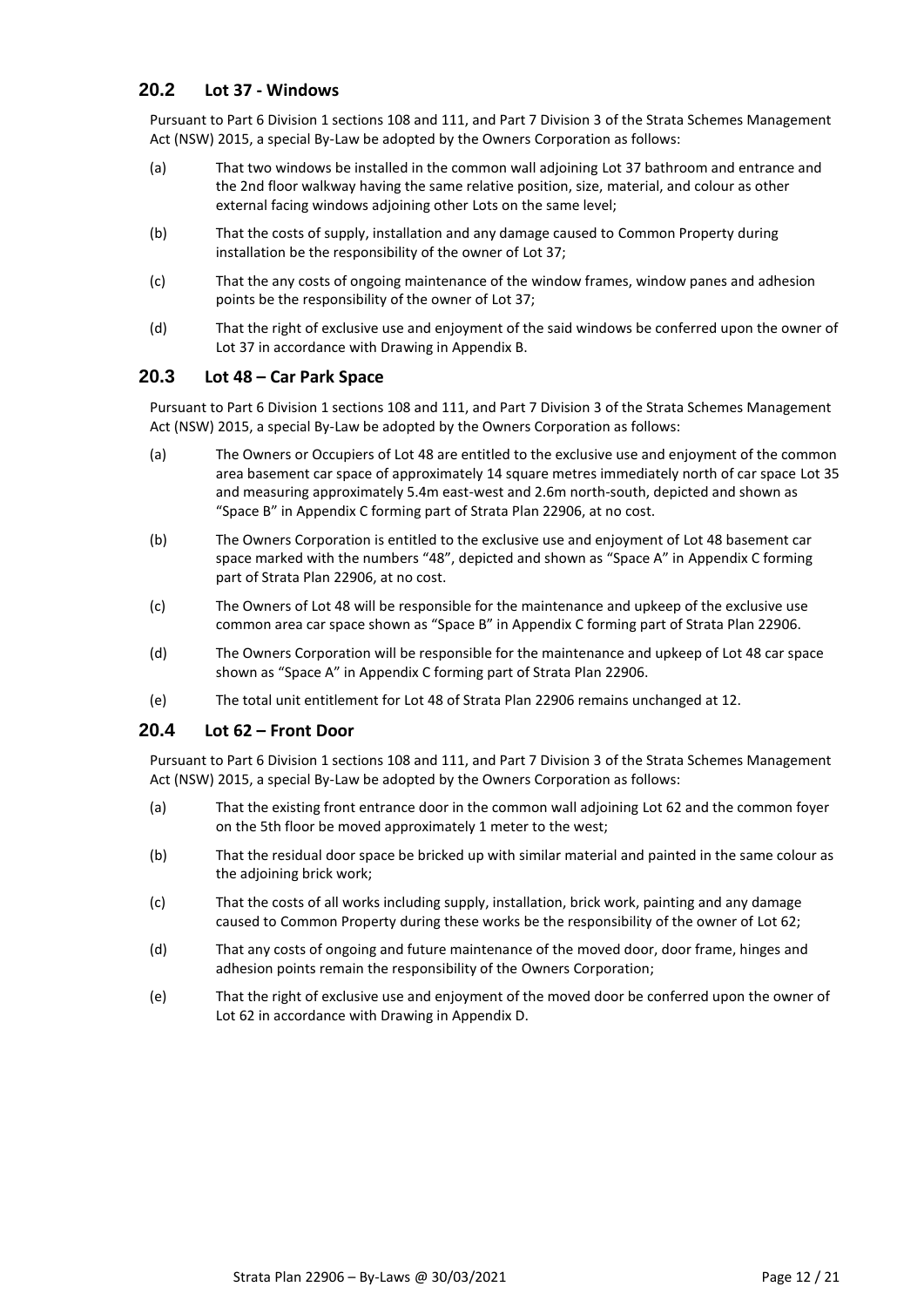#### **20.5 Lot 62 – Bi-Fold Doors**

Pursuant to Part 6 Division 1 sections 108 and 111, and Part 7 Division 3 of the Strata Schemes Management Act (NSW) 2015 and Council approval of a Development Application, a special By-Law be adopted by the Owners Corporation as follows:

- (a) That the existing fixed windows, frames and sliding glazed windows in the western wall dividing the living room and the balcony of Lot 62 be replaced by bi-fold door frames and window glazing;
- (b) That the existing dividing hob between the living room and the western wall remain in situ;
- (c) That the replacement bi-fold doors and glazing be in the same material and powder-coated colour as the existing window frames and windows;
- (d) That the works be contracted to the Owners Corporation's preferred supplier;
- (e) That the costs of all works including supply, installation, powder coating and any damage caused to Common Property during these works be the responsibility of the owner of Lot 62;
- (f) That any costs of ongoing maintenance of the replacement bi-fold doors, window glazing and repairs resulting from failure of the waterproofing of the bi-fold doors and window glazing be the responsibility of the owner of Lot 62;
- (g) That the right of exclusive use and enjoyment of the replacement bi-fold doors and window glazing be conferred upon the owner of Lot 62 in accordance with Drawing in Appendix E.

#### **20.6 Lot 62 – Pergola**

Pursuant to Part 6 Division 1 sections 108 and 111, and Part 7 Division 3 of the Strata Schemes Management Act (NSW) 2015 and Council approval of a Development Application, a special By-Law be adopted by the Owners Corporation as follows:

- (a) That a pergola frame and sun-roof be installed to cover the North-West balcony of Lot 62;
- (b) That the pergola frame and materials to be in keeping with the existing colour scheme of the building;
- (c) That the design be approved, & works be supervised, by the Owners Corporation's preferred supplier;
- (d) That the costs of all works including supply, installation, painting, and any damage caused to Common Property during these works be the responsibility of the owner of Lot 62;
- (e) That any costs of ongoing maintenance of the pergola and repairs resulting from failure of the surrounding building waterproofing adjoining the pergola be the responsibility of the owner of Lot 62;
- (f) That the right of exclusive use and enjoyment of the pergola be conferred upon the owner of Lot 62 in accordance with Drawing in Appendix F.

#### **20.7 Lot 4 - Balcony**

Pursuant to Part 6 Division 1 sections 108 and 111, and Part 7 Division 3 of the Strata Schemes Management Act (NSW) 2015, a special By-Law be adopted by the Owners Corporation as follows:

- (a) That the rear facing wall inclusive of sliding doors to the balcony of Lot 4 be removed and replaced by a new wall, new doors, new windows and new adhesion points. And that:
	- (1) these become the property of the owner of Lot 4; and
	- (2) any costs of ongoing maintenance of these items be the responsibility of the owner of Lot 4.
- (b) That the designated balcony area of Lot 4 shown in the Strata Plan 22906 will be modified by the installation of the new wall which redefines the shape of the designated living-bedroom and balcony areas.
- (c) That all new windows and doors delineating the living area from the balcony area will meet the required colour and glazing requirements specified by the Owners Corporation.
- (d) That the original ceiling area be left uncovered (exposing the beams and flooring above) within the balcony area only to the extent of the width of the original balcony area.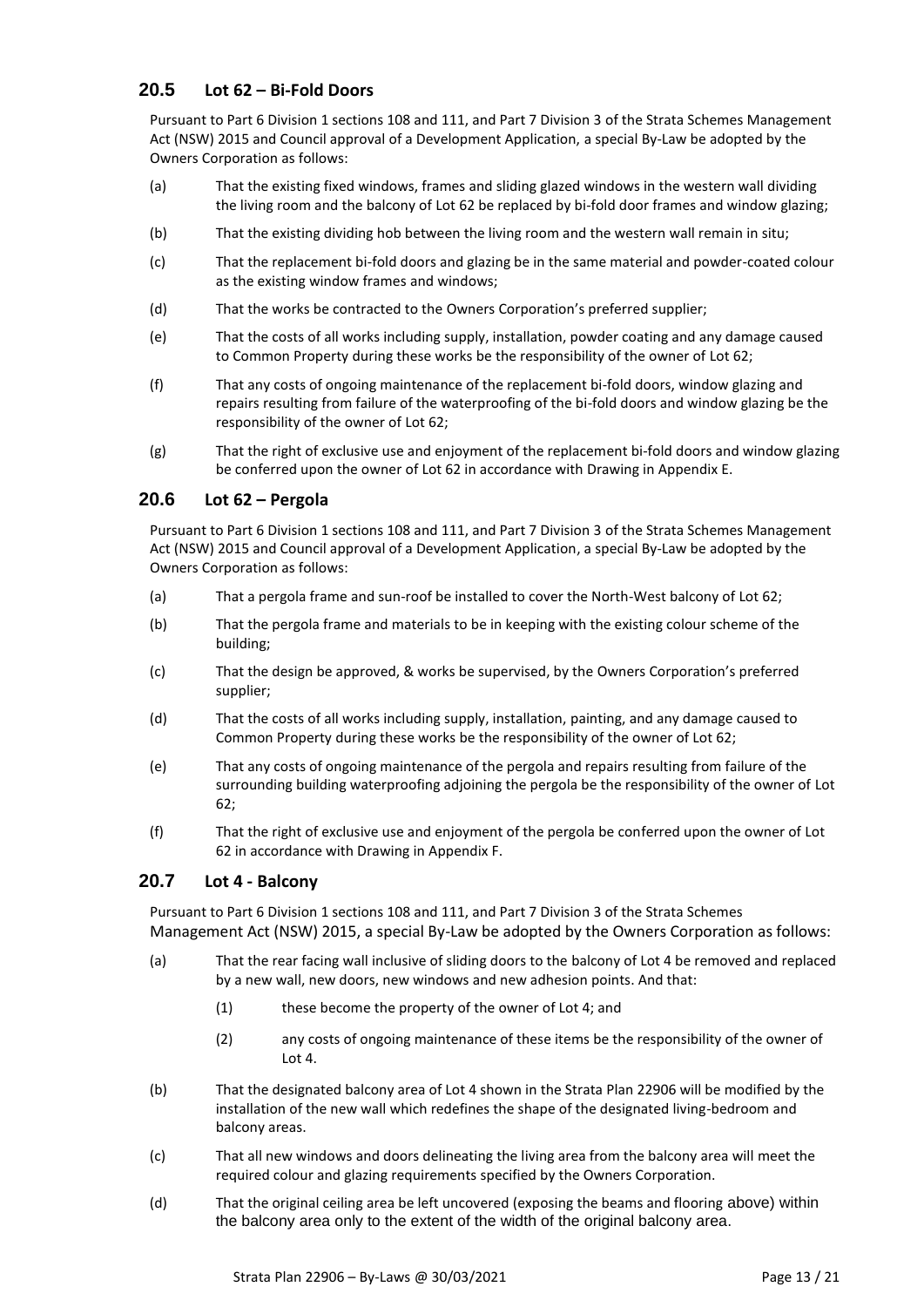- (e) That in the event of any noise issues becoming apparent due to the extended liveable area within the new designated balcony area in (2) above and at the request of the Owners Corporation, the owner of Lot 4 is responsible for the cost to supply and install noise protection glazing immediately inside the exposed grilled area.
- (f) That in the event of any noise issues becoming apparent due to the uncovered ceiling area in (4) above and at the request of the Owners Corporation, the owner of Lot 4 is responsible for the cost to supply and install a layer of plasterboard on the uncovered area.
- (g) That any costs of ongoing maintenance of the newly defined balcony area and newly defined living-bedroom area as shown in Appendix G be the responsibility of the owner of Lot 4.
- (h) That the costs of supply, installation and any damage caused to Common Property during installation of these modifications and additions be the responsibility of the owner of Lot 4.
- (i) That the right of exclusive use and enjoyment of the said wall, doors, windows, adhesion points and the newly defined balcony and living-bedroom areas be conferred upon the owner of Lot 4 in accordance with Drawing in Appendix G.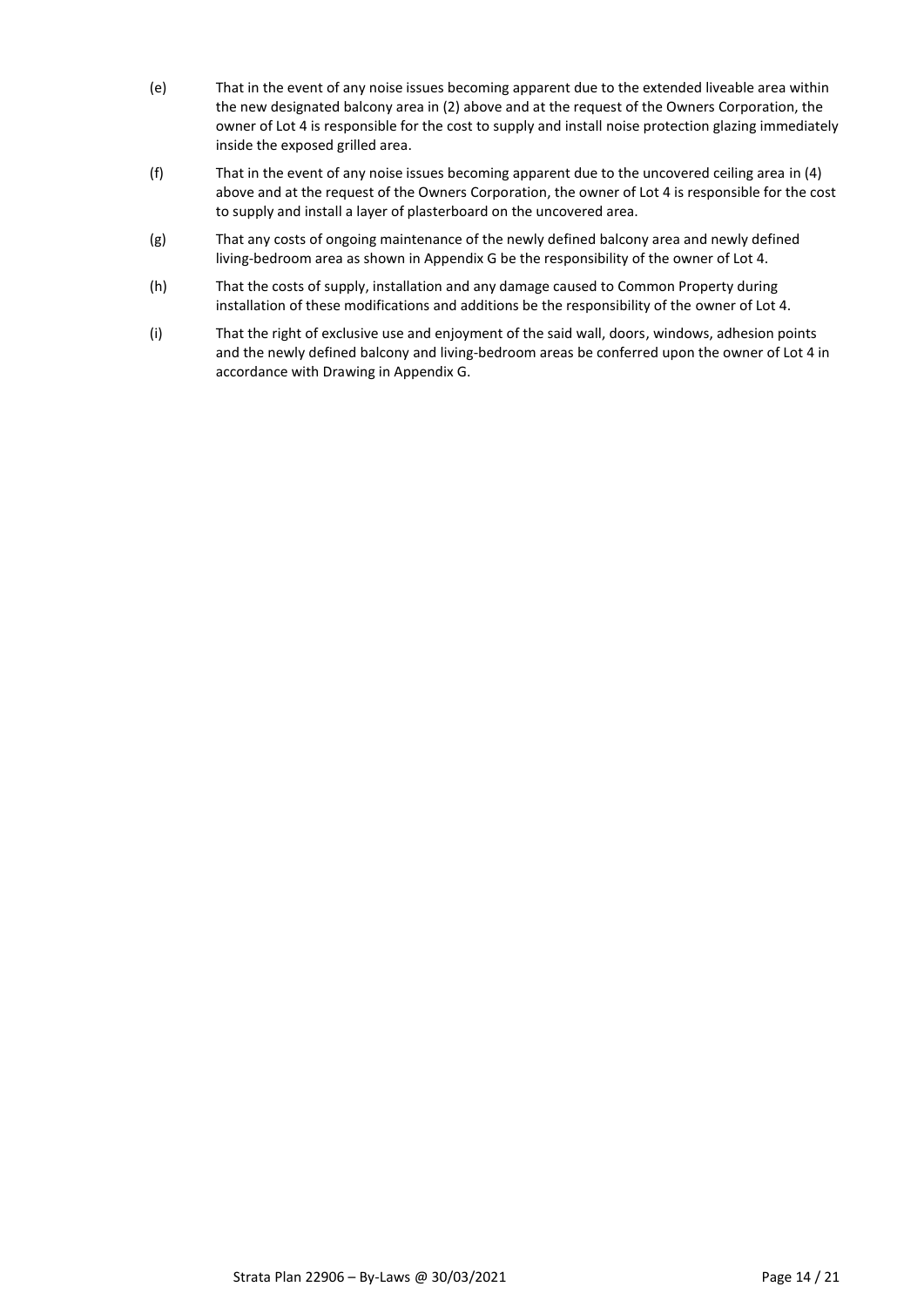

\_\_\_\_\_\_\_\_\_\_\_\_\_\_\_\_\_\_\_\_\_\_\_\_\_\_\_\_\_\_\_\_\_\_\_\_\_\_\_\_\_\_\_\_\_\_\_\_\_\_\_\_\_\_\_\_\_\_\_\_\_\_\_\_\_\_\_\_\_\_\_\_\_\_\_\_\_\_\_\_\_\_\_\_\_\_\_\_\_\_\_\_\_\_\_\_\_\_\_\_\_\_\_\_\_\_\_\_\_\_\_\_\_\_\_\_\_\_\_\_\_\_\_\_\_\_\_\_\_\_\_\_\_\_\_\_\_\_\_\_\_\_\_\_\_\_\_\_\_

#### **21.1 Appendix A – Lot 6 Window**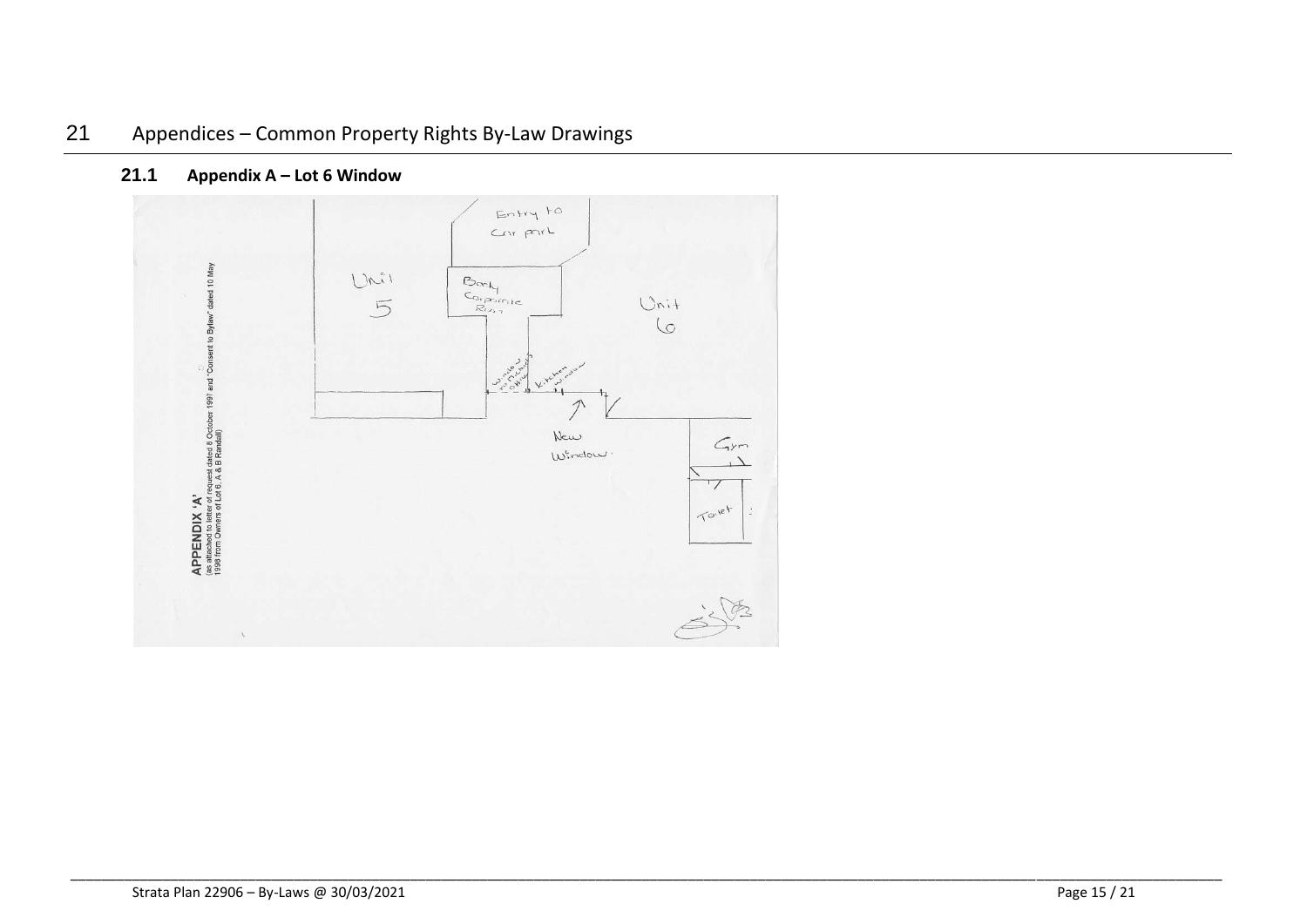## APPENDIX B - LOT 37 WINDOWS

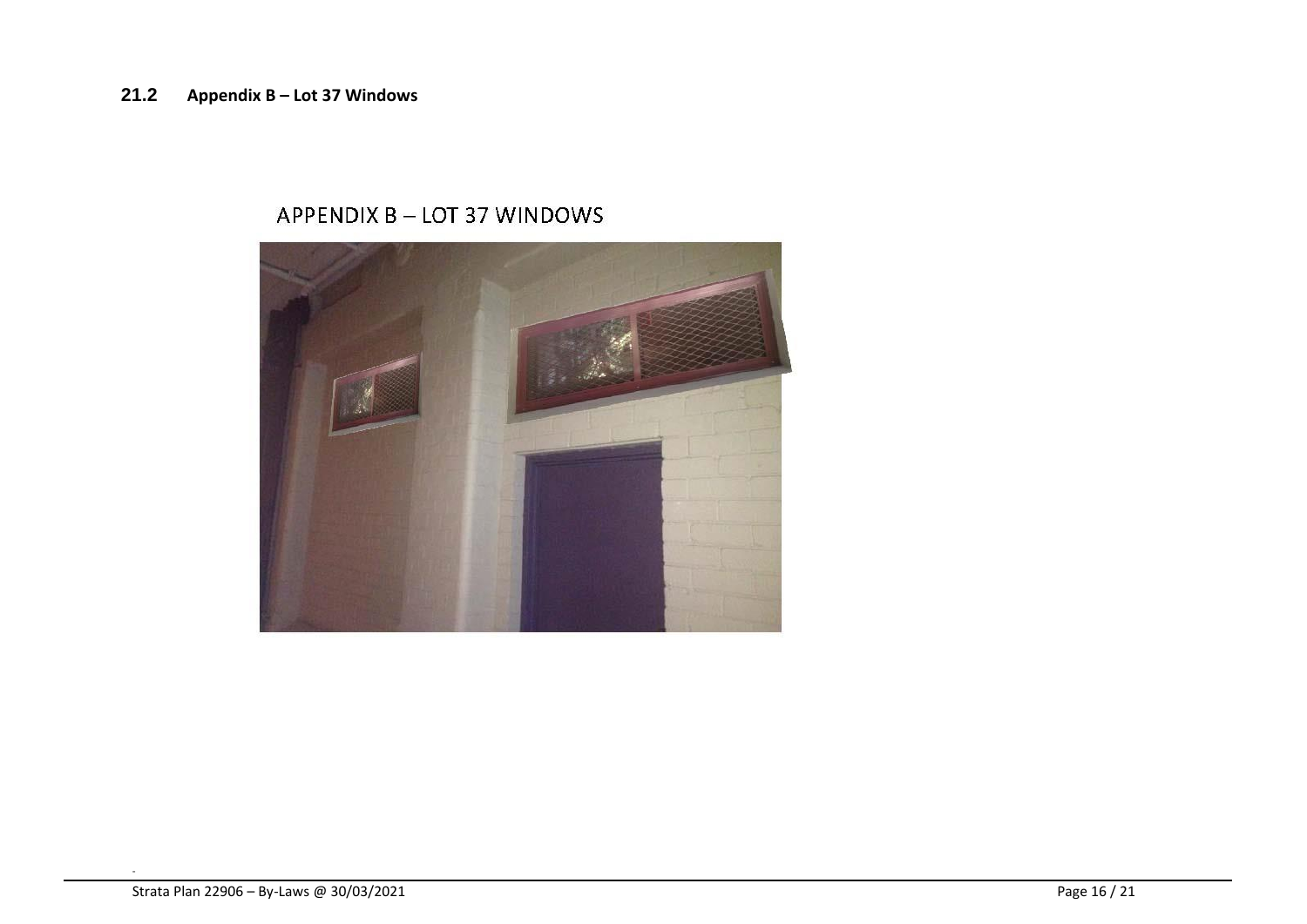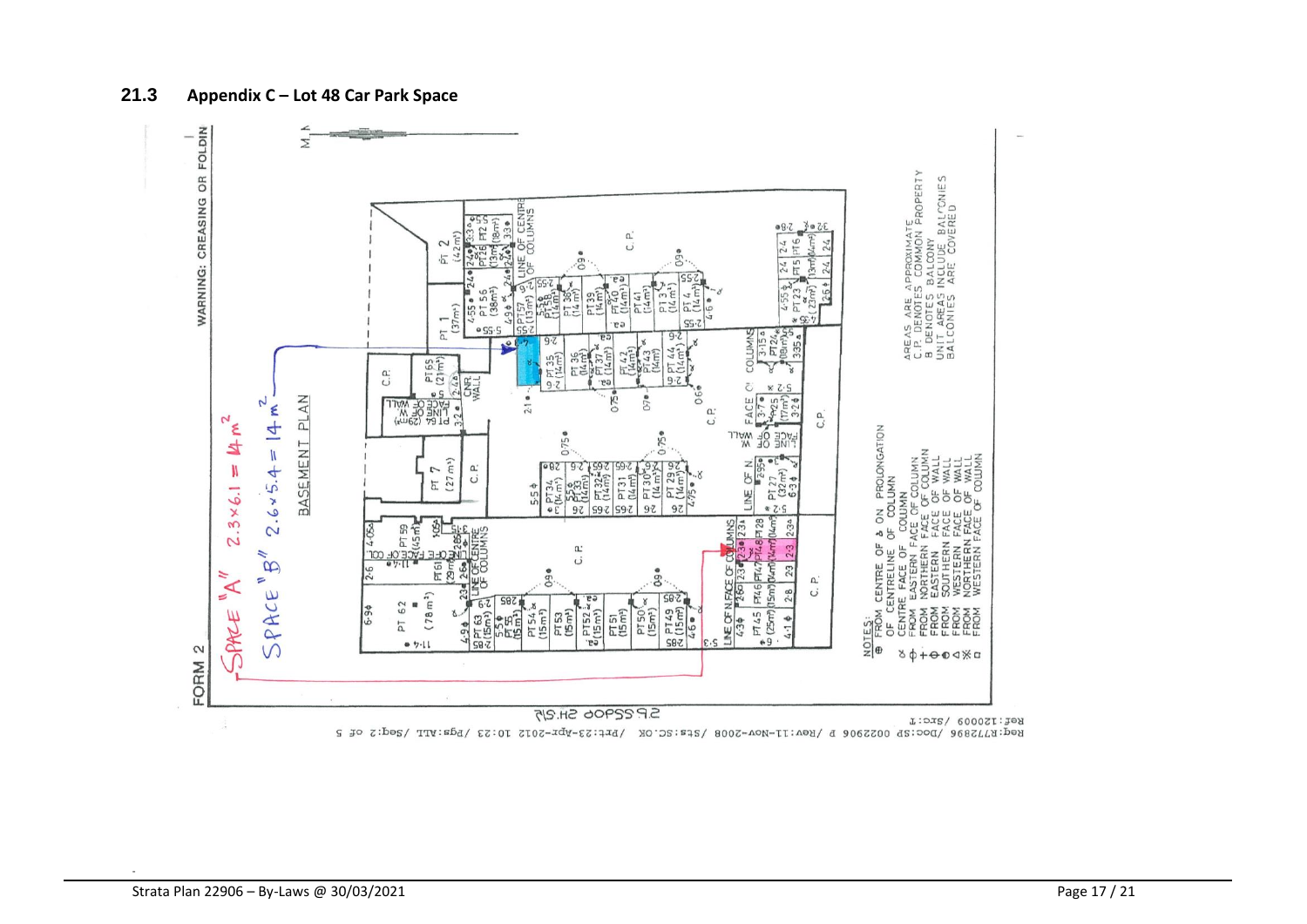#### **21.4 Appendix D – Lot 62 Front Door**

APPENDIX D - LOT 62 FRONT DOOR

## Moving 501 Front Door

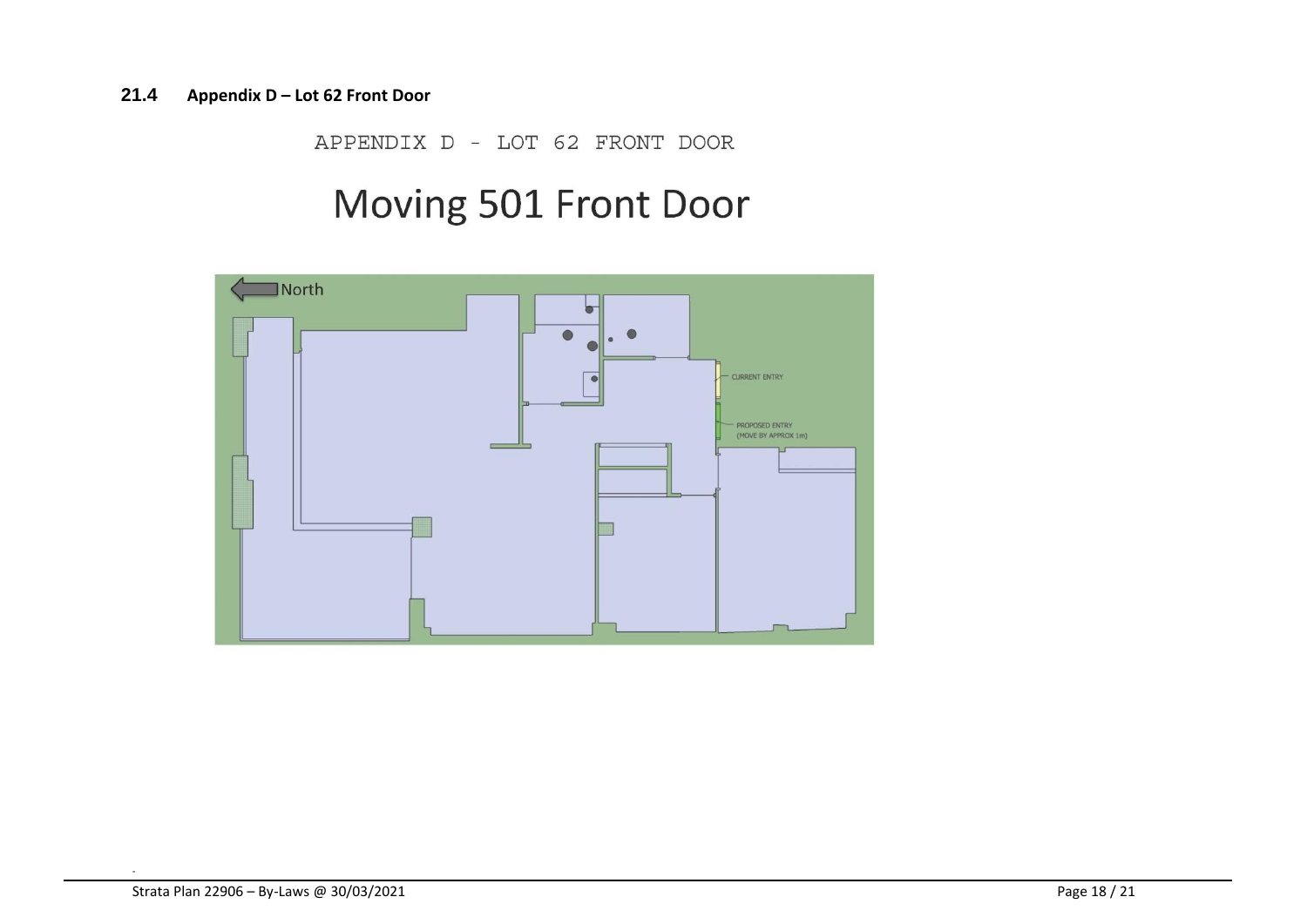## APPENDIX E - LOT 62 BI-FOLD DOORS

# 501 Unit Plan: Bi-Fold Doors

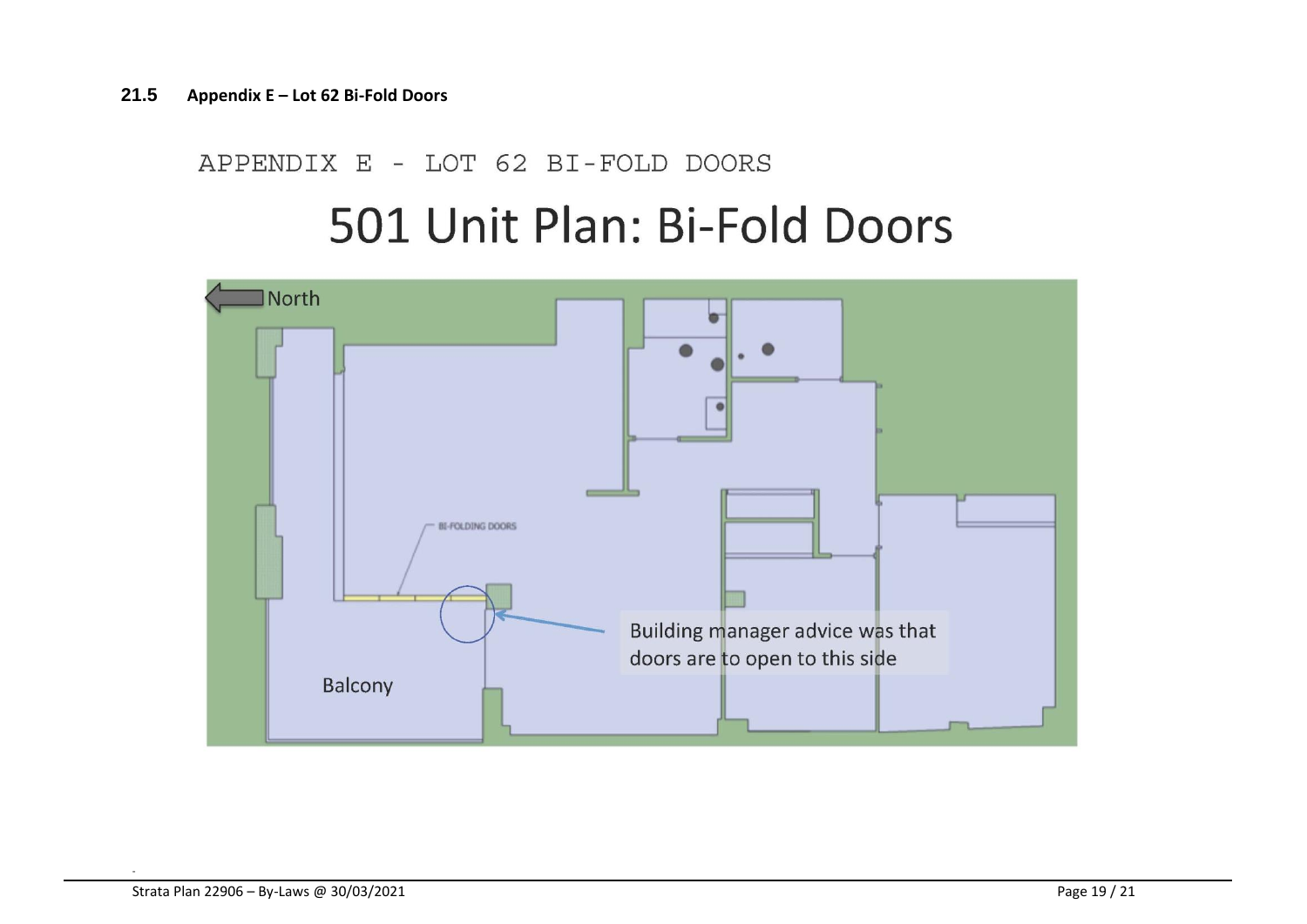### APPENDIX F - LOT 62 PERGOLA

# 501 Unit Plan: Proposed Pergola